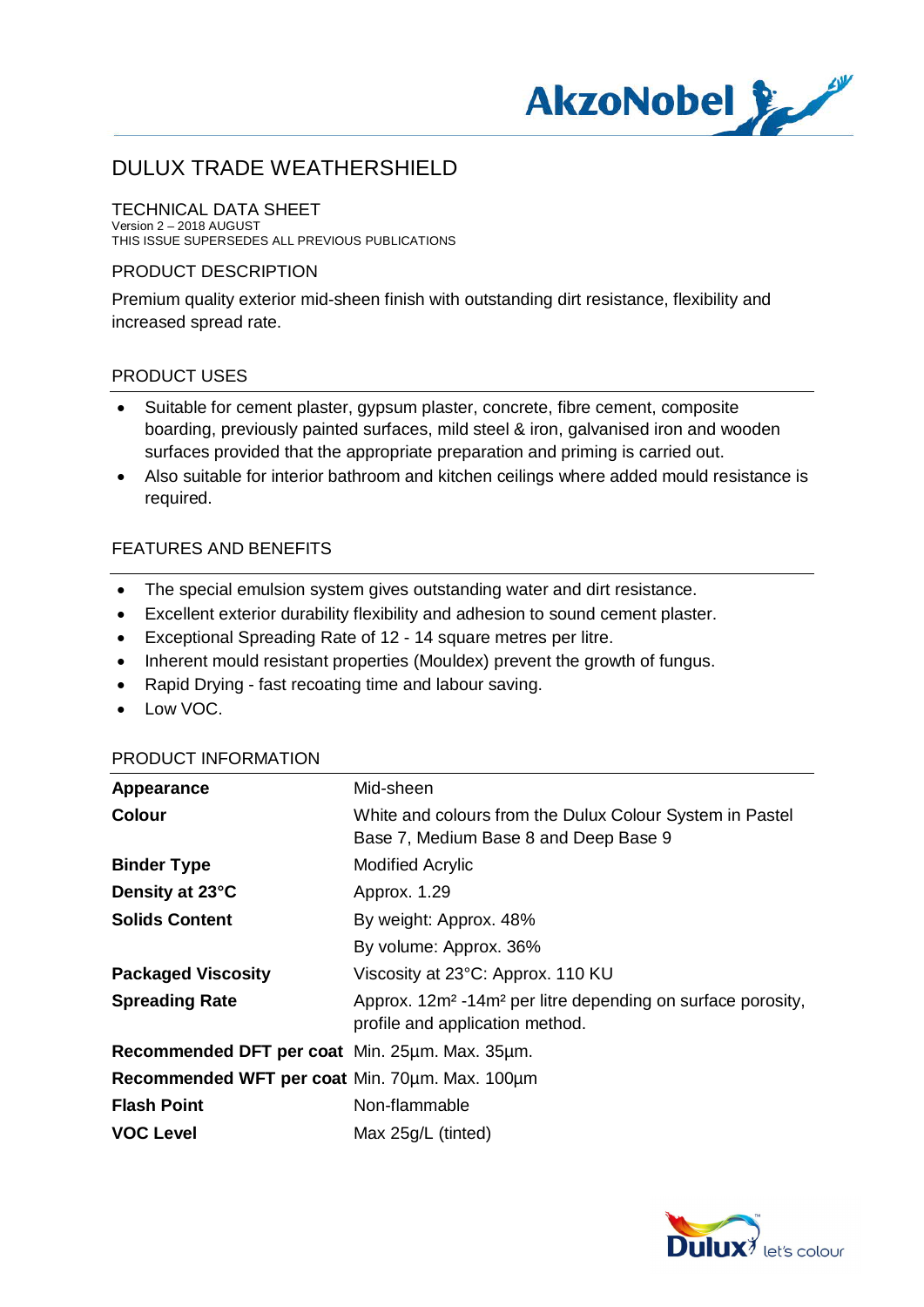

## APPLICATION INFORMATION

| Mixing                                | Stir until homogeneous with a flat paddle.                                                                                                                                                                            |
|---------------------------------------|-----------------------------------------------------------------------------------------------------------------------------------------------------------------------------------------------------------------------|
| <b>Application Surface conditions</b> | Surface Temperature between 10 - 35°C. Relative Humidity<br>between 10 - 85 % OR 2°C above dew point minimum.                                                                                                         |
| Application methods                   | Brush, roller or airless spray.                                                                                                                                                                                       |
| Thinner                               | Thinning not recommended. Ready for use after thorough<br>stirring.                                                                                                                                                   |
| <b>Drying Time</b>                    | Touch dry 30 minutes at 23°C.                                                                                                                                                                                         |
| <b>Recoating Time</b>                 | 4 hours at 23°C (Drying times will be extended during cold,<br>wet or humid conditions.)                                                                                                                              |
| Cleaning of equipment                 | After use, remove as much product as possible, and then<br>clean immediately with water.                                                                                                                              |
| <b>Substrates</b>                     | Suitable for cement plaster, gypsum plaster, concrete, fibre<br>cement, composite boarding, mild steel & iron, galvanised<br>iron, and wooden surfaces if appropriate preparation is<br>carried out.                  |
| Precautions                           | Do not apply during cold (below 10°C) or wet weather.                                                                                                                                                                 |
|                                       | Do not apply directly to bare metal surfaces.                                                                                                                                                                         |
|                                       | Not suitable for direct application to powdery or friable<br>surfaces whether previously painted or not.                                                                                                              |
|                                       | Essentially a wall coating. For areas subject to continual<br>handling/soiling, e.g. door frames, use Dulux Trade<br>Eggshell Enamel or Dulux Trade Pearlglo Non-Drip<br><b>Enamel or Dulux Pearlglo Water Based.</b> |
|                                       | The application of Dulux Trade Weathershield to interior is<br>limited to bathroom and kitchen.                                                                                                                       |
|                                       | When used as a direct application to cement, concrete or<br>fibre cement, overcoat with a minimum of 2 finishing coats<br>Do not clean surface within 7 days of applying.                                             |
| <b>Coats Required</b>                 | Apply two to three finishing coats to new surfaces to achieve<br>a continuous closed film and solid colour. (Dependant on<br>substrate type, condition and choice of colour).                                         |

### SURFACE PREPARATION

Plaster sand should comply with SABS 1090 requirements. Plaster mix must be applied at a minimum thickness of 10mm, curing to a hard and sound finish, free of soft and friable material. MPA strength must comply with SABS 0164-1 (10MPA=2, 6:1 and 5MPA=4:1). Ensure that surfaces are sound and free from dust, oil, grease, dirt, and debris. Surfaces must be thoroughly dry - no more than 12% moisture content.

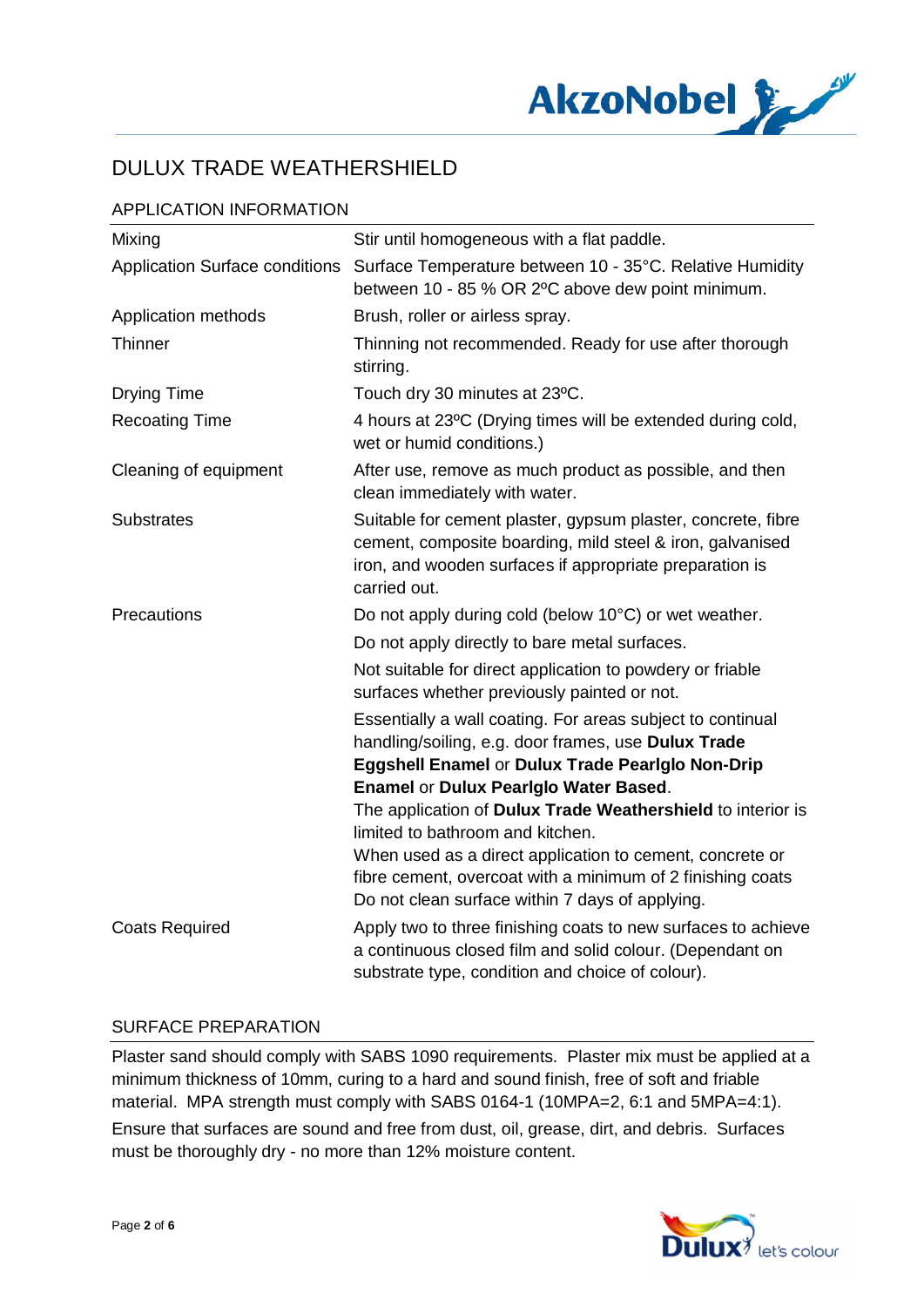

## SURFACE PREPARATION

#### NEW SURFACES

### **Cement Plaster (non-friable), Concrete and Fibre Cement**

- · Fresh cement plaster should be allowed 1 week drying for every 5mm thickness; and longer in cold or damp weather.
- · Ensure that concrete is fully cured and sound. Remove any uncured cement, grease, and mould release agents by high-pressure water blast, or wash with a strong solution of **Dulux Pre-Paint Sugar Soap**. Rinse off thoroughly with clean water and allow drying.
- · Spot-prime metal strips and nail heads with the appropriate metal primer.
- · Premium Prime with one coat **Dulux Trade Alkali Resistant Primer** or **Dulux Trade Plaster Primer** or **Dulux Plaster Primer** or Self Priming **Dulux Trade Weathershield,** thinned up to 10% with water to aid absorption.
- · For very absorbent surfaces more than one coat of primer may be required to achieve correct binding and sealing properties.

### **Gypsum Plaster (non-friable) and Composite Boarding**

- · Ensure the gypsum plaster is sound and non-friable and cured as per the manufactured of the gypsum plaster specifications.
- · Spot-prime metal strips and nail heads with the appropriate metal primer.
- · Apply one coat **Dulux Trade Alkali Resistant Primer** or **Dulux Plaster Primer.** Very absorbent surfaces i.e. gypsum plaster could require more primer coats to achieve correct binding and sealing properties.

#### **Mild Steel and Iron**

- · Inspect shop-primer thoroughly for damage by installation. All rust, scale and dirt must be removed by scraping or with steel wire brushes, and then thoroughly sand with medium grit sandpaper and finish with fine grit sandpaper - down to a bright metal finish. Ensure that the sanded areas are dry and free of grease and dust. A solvent wash (rags dipped in lacquer thinner) may be used. Change the rags frequently. Allow drying.
- · Prime with one to two coats **Dulux Trade Steel Primer** or **Dulux Steel Primer** or *for abrasive blast clean to Sa2½ prime with one or two coats Dulux Trade Corrocote 3 Metal Etch Prime***r** depending on the severity of the conditions. Two coats recommended for coastal conditions.
- · For best paint system performance follow primer with **Dulux Trade Universal Undercoat** or **Dulux Universal Undercoat** before applying the selected finishing coat.

#### **Galvanised Iron (non-roof sheeting), Aluminium, all Non-ferrous Metals**

· Remove all traces of temporary protective coating, dirt and grease from the surface with **Dulux Galvanised Iron Cleaner.** Ensure complete removal of **Dulux Galvanised Iron Cleaner** by rinsing with running water. A water-break free surface indicates thorough cleaning - running water should not form droplets. If a water-break free surface was not achieved, repeat the cleaning process. Prime immediately after cleaning.

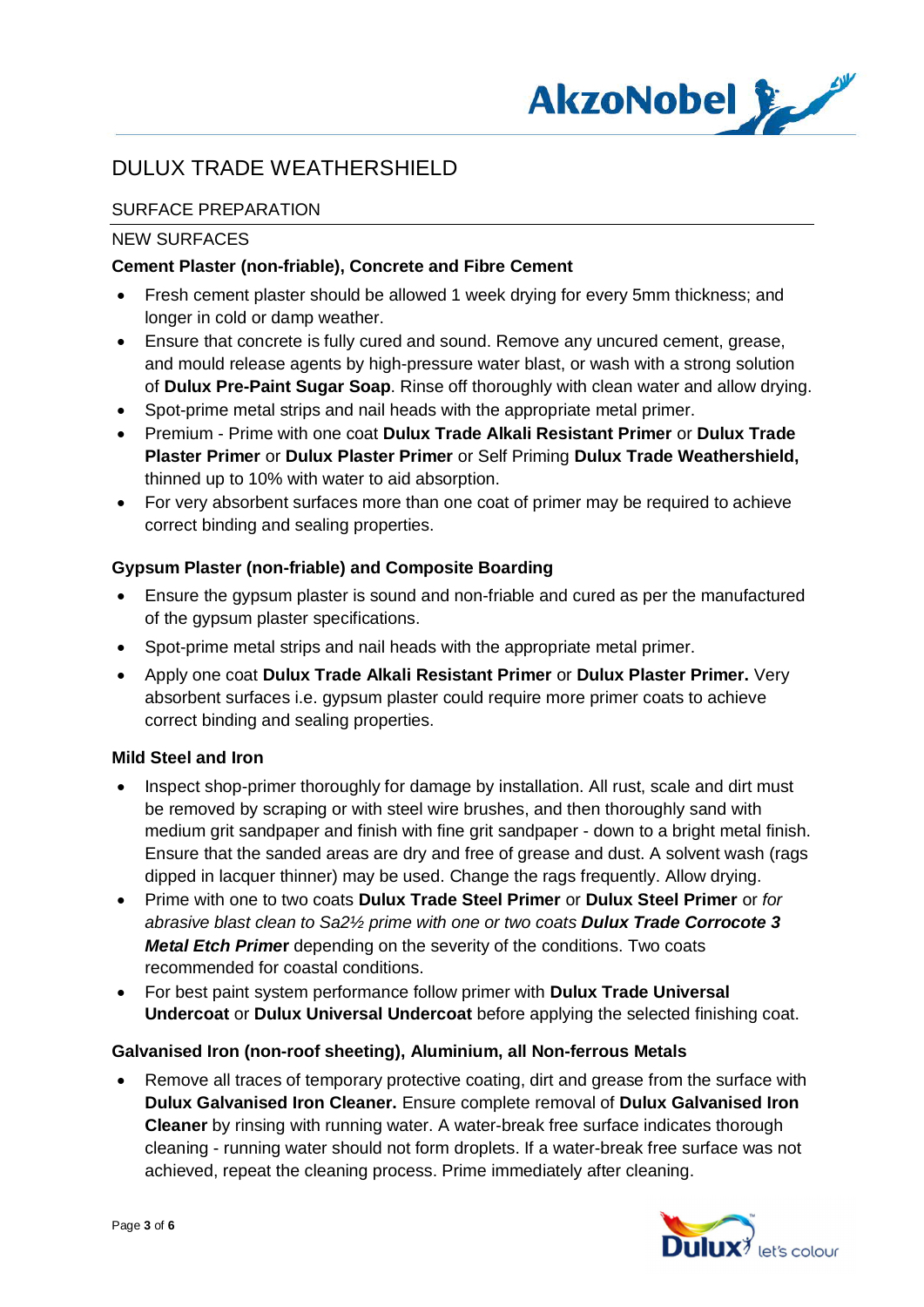

## SURFACE PREPARATION

#### NEW SURFACES

#### **Galvanised Iron (non-roof sheeting), Aluminium, all Non-ferrous Metals - Continue**

· Prime with one to two coats **Dulux Trade Corrocote 1 Metal Etch Primer or Dulux Trade Corrocote 3 Metal Etch Primer,** or **Dulux Galvanised Iron Primer**, depending on the severity of the conditions. Two coats recommended for coastal conditions

#### **PVC Gutters and Downpipes**

- Sand well to improve adhesion. Ensure surface is clean and dry.
- · Prime with one full coat **Dulux Trade Corrocote 1 Metal Etch Primer** or **Dulux Supergrip.**

### **Wooden Surfaces (doors only)**

- · Timber treated with borer- or fire retardant may cause slow drying (consult supplier).
- Treat knots in timber with Knotting Agent.
- · Spot prime nail heads with **Dulux Trade Steel Primer**.
- · Special attention must be given to painting the end grain to avoid moisture penetration apply a second coat after 10 - 20 minutes.
- · Prime with one coat **Dulux Wood Primer**. Two coats may be required for very absorbent wood. Alternatively, timber surfaces can be primed with **Dulux Supergrip** to support a water based paint system.
- · For best paint system performance follow **Dulux Wood Primer** with **Dulux Trade Universal Undercoat** or **Dulux Universal Undercoat** before applying the selected finishing coat.

### PREVIOUSLY PAINTED SURFACES

#### **Good Condition, not powdery**

- Remove any loose and flaking paint back to a sound substrate and firm edges by scraping and sanding.
- · Clean surfaces with **Dulux Pre-Paint Sugar Soap** /water solution to remove all surface contaminates and chalky residue, rinse with clean water to remove all traces of the **Dulux Pre-Paint Sugar Soap** treatment and allow drying out. For exterior application high pressure water jet cleaning can be used as an alternative to the **Dulux Pre-Paint Sugar Soap** treatment.
- Spot prime bare exposed substrates with appropriate primer.
- · Enamel surfaces need to be sanded to a matt finish to aid adhesion before commencing with the **Dulux Pre-Paint Sugar Soap** /water solution treatment. Apply a coat of **Dulux Trade Universal Undercoat** or **Dulux Universal Undercoat.**

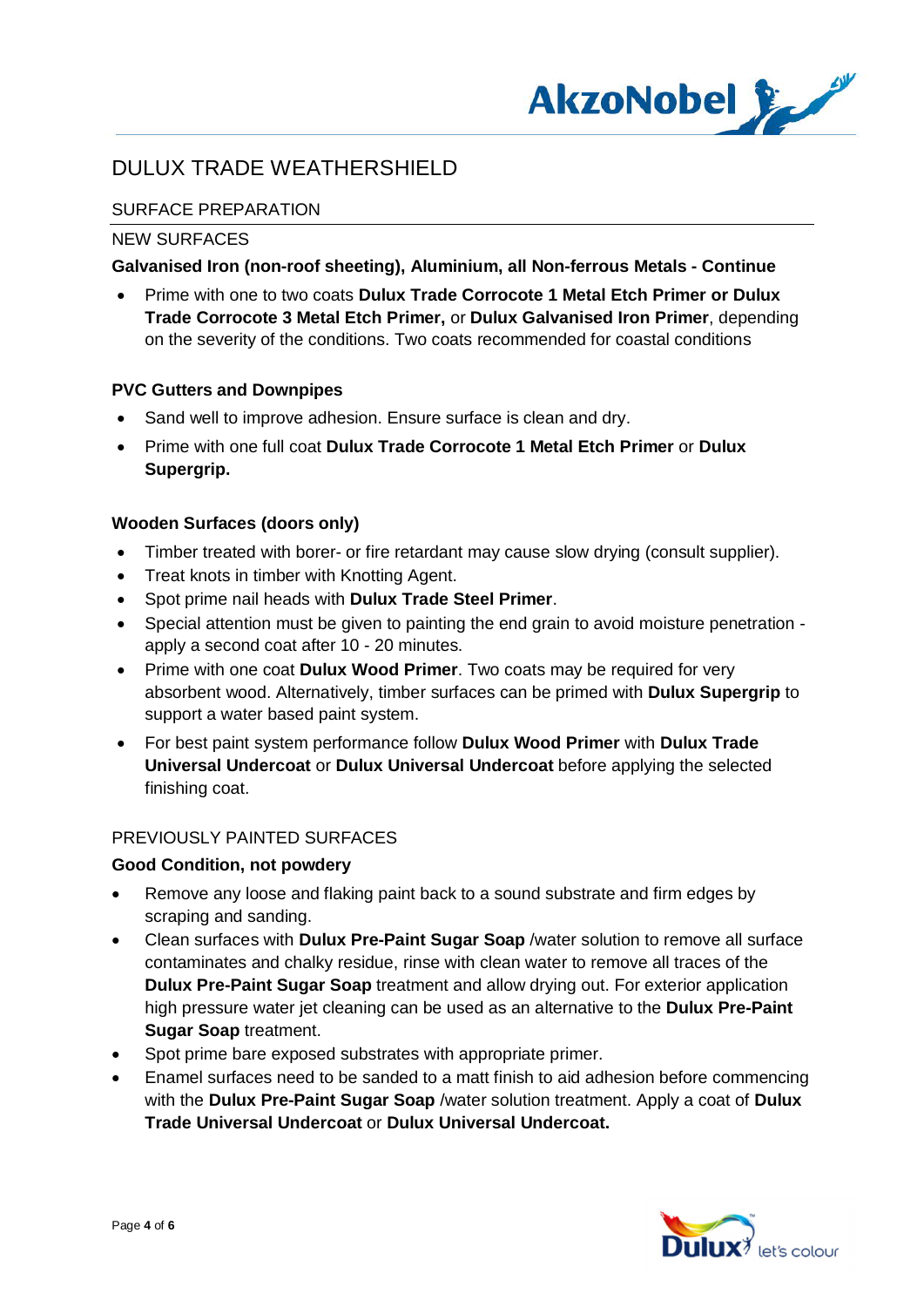

## SURFACE PREPARATION

### PREVIOUSLY PAINTED SURFACES

### **Old Paint in Poor Condition**

- · Completely remove all loose and flaking paint.
- · Remove oil, grease dirt or any other contaminants with **Dulux Pre-Paint Sugar Soap**/water solution and allow drying.
- · Friable surfaces must be removed and repaired.
- · Mould instructions. To kill lichen and algae growth, scrub with one of the following solutions: either 4:1 water/chlorine, or 4:1 water/sodium hypochlorite. Ensure that the areas are completely saturated, and allow the solution to react for a minimum of 4 hours. Rinse the complete wall surface thoroughly with clean water and allow drying.
- · Prime all exposed areas with appropriate primer as for new surfaces.
- · Chalked surfaces must be thoroughly brushed or prepared with high pressure water cleaning. NOTE: While this product can be used for sealing exterior chalked or slightly friable surfaces, it will not penetrate thick layers of powdery material. **Dulux Trade Bonding Liquid** or **Dulux Bonding Liquid**, which is un-pigmented, is preferred.

#### FILLING

Fill all imperfections with the appropriate **Dulux Pre-Paint Filler** and spot prime filled areas with **Dulux Trade Alkali Resistant Primer** once the crack filler has dried properly. Failure to do this will result in uneven sheen levels between the repaired and normal areas.

#### HEALTH AND SAFETY INFORMATION

This product contains no added lead. Avoid contact with skin or eyes. Keep out of reach of children. If accidently swallowed, seek medical advice immediately and show this container to the doctor. Dry sanding, flame cutting and/or welding of the dry paint film will give rise to dust and/or hazardous fumes. Wet sanding should be used wherever possible.

If exposure cannot be avoided by the provision of local exhaust ventilation, suitable respiratory protective equipment should be used. Do not empty into drains or watercourses.

Ensure good ventilation during application and drying. It is recommended to use suitable protective clothing and equipment. To avoid the risk of spillage, always store and transport containers in a secure upright position. Refer to Material Safety Data Sheet for complete information.

| Packaging                 | White 5Lt, 20Lt                                                                      |
|---------------------------|--------------------------------------------------------------------------------------|
|                           | Tint Bases 5Lt, 20Lt                                                                 |
| <b>Storage Conditions</b> | Store under cool dry conditions away from direct sunlight,<br>heat and extreme cold. |

#### ADDITIONAL INFORMATION